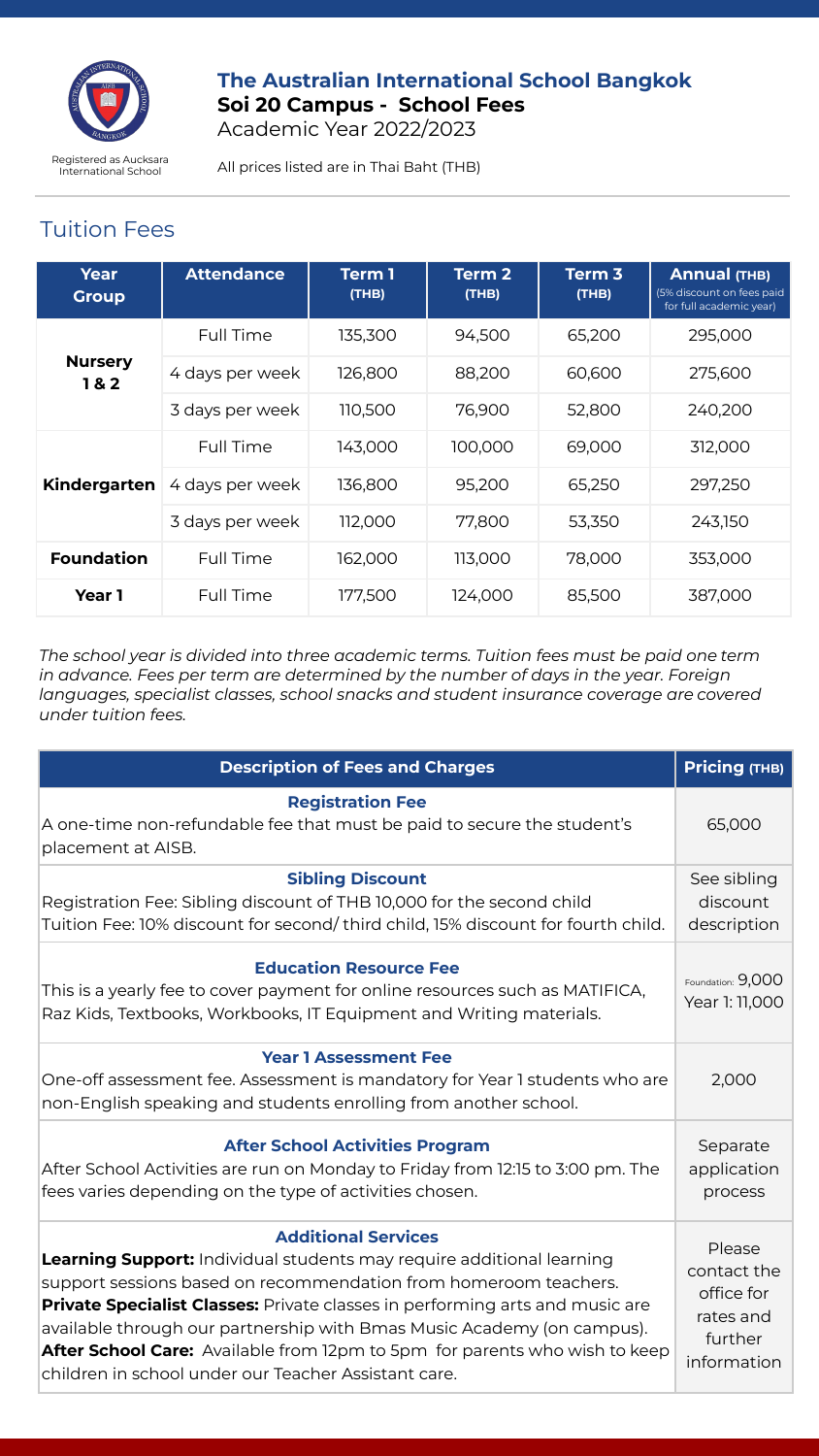# English as Additional Language (EAL)

EAL sessions are compulsory for students who do not meet the accepted level for English competency. EAL students will be assessed at the end of Term and are not allowed to exit this program without the approval of the Head of Primary.

| <b>Year Group</b> | Term 1 (THB) | Term 2 (THB) | Term 3 (THB) | Annual (THB) |
|-------------------|--------------|--------------|--------------|--------------|
| Kindergarten      | 20,000       | 15.000       | 15.000       | 50,000       |
| Foundation        | 20,000       | 15.000       | 15.000       | 50,000       |
| Year 1            | 25,000       | 19.000       | 19.000       | 63,000       |

## Meals

Students are provided with freshly made lunch on campus each day. Our nutritious menu consists of Western and Asian dishes, Vegetarian options, salad and seasonal fruits.

| <b>Meal Fees</b>              | Term 1 (THB) | $Term 2$ (THB) | $Term 3$ (THB) | Annual (THB) |
|-------------------------------|--------------|----------------|----------------|--------------|
| Meals cost THB 120<br>per day | 9.960        | 6.960          | 4.800          | 21.720       |

# Payment Methods (Cashless)

Payments can be made in bank transfer, credit card or cheque. By crossed cheque (Account Payee Only) or Cashier's Order made payable to **'A.I.S.B (Aucksara)'** with word "Bearer" crossed out.

## **Bank Transfer Details**

**Bank Name:** Krung Thai Bank **Bank A/C:** 061-6-02400-2 (current account) **Branch:** Srinakarin **Bank Address:** No 9 Srinakarin Rd, Huamark Bangkapi, BKK 10240 Thailand **Account Name:** A.I.S.B. (Aucksara) **SWIFT Code:** KRTHTHBK

### **Important Note for Bank Transfers:**

Please note that with Bank Transfers, you must ensure that your payment covers all bank charges. Once payment is made by bank transfer, parents must send a scanned copy of the pay in slip (bank transfer slip) with the student's name written clearly on the front of the pay in slip to **[accountant@australianisb.ac.th](mailto:accountant@australianisb.ac.th)** or fax to: 02-258-1450.

### **Additional Charges:**

For payment by credit card, there is an additional charge of 2% (covered by parents). All bank charges or bank administration fees are covered by parents.

# Key Dates:

| <b>Duration</b> |                                  | <b>Invoice Date</b> | <b>Due Date</b>    |
|-----------------|----------------------------------|---------------------|--------------------|
| Term 1          | 15th August - 16th December 2022 | 10th June 2022      | 22nd July 2022     |
| Term 2          | 10th January – 5th April 2023    | 21st October 2022   | 16th December 2022 |
| Term 3          | 19th April – 16th June 2022      | 17th February 2023  | 24th March 2023    |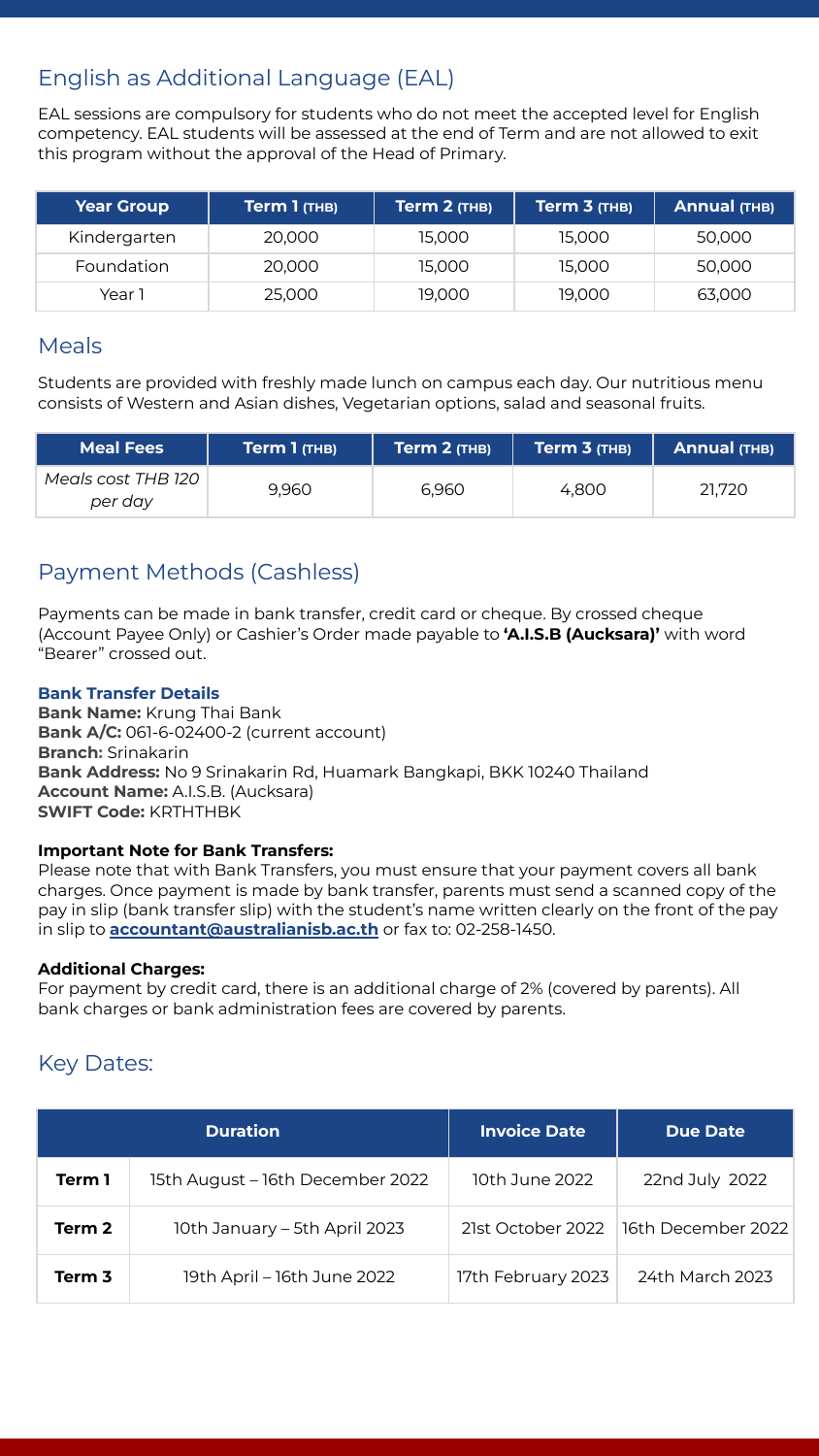# School Payment Policies

### **Advance Payment**

Advance payment of one complete year's tuition fees will be entitled to a 5% discount on the tuition fee.

### **Penalty for Overdue Payment**

Payment must be made by the due date as stated in the invoice. Overdue payment will incur a late penalty of 3% per month.

#### **Unpaid Tuition Fees**

When fees are unpaid, the school reserves the right to withhold school documents and transcript and to take legal action. In addition, students will not be automatically re-enrolled in the new term.

#### **Receipts of Payments**

Receipts of payments will be issued specifying the description of the fees and the actual amount received by the school only.

#### **Enrolment Conditions**

Term tuition fees must be paid two weeks before the first day of the term. Students may not be allowed to start school until full tuition payment has been made.

#### **Late Admission**

Tuition fees will be prorated according to the number of remaining days for students commencing school when the start day is more than 16 school days after the term starts. Full term tuition fees will be charged for a student who enrolls within 15 school days after the term starts.

### **Payment for After School Activities**

There will be no confirmed admission to an Afternoon Activity course until full payment is received. Registrations will only be confirmed when full payment for the course is paid. There is no refund or credit for after school activities cancelled by parents.

#### **Annual Fee Review**

AISB reserves the right to set the Fee Structure each year to cover anticipated costs. Fees are set to increase approximately 3% to 5% per academic year.

# Refund Policy

Refunds applies to tuition fees only and will be provided only if 15 days advance notice of withdrawal is given in writing to the school. If a student withdraws before the end of the semester, there is no refund on school bus service, lunch fees, after school activities and other school fees already paid.

### **Notification of Withdrawal**

Any student leaving AISB after the fifth week of the term will not receive any refund for the remaining term.

### **Covid-19 Policy**

AISB will credit lunch and After School Activities if students are asked to quarantine at home due to temporary classroom closure. As classes will switch to online learning, no credit or refund will be available for tuition fee. This policy applies to all students at AISB.

#### **School Transportation**

AISB will credit 50% of the school bus fee if the class switches to online learning or if the student is quarantined as being covid 19 positive or as a High Risk contact.

| <b>Timing</b>                             | <b>Refund Amount</b> |
|-------------------------------------------|----------------------|
| Before commencement of semester           | 80% of tuition fee   |
| 1 to 15 days after semester commencement  | 50% of tuition fee   |
| 16 to 29 days after semester commencement | 25% of tuition fee   |
| 30 days after semester commencement       | No refund            |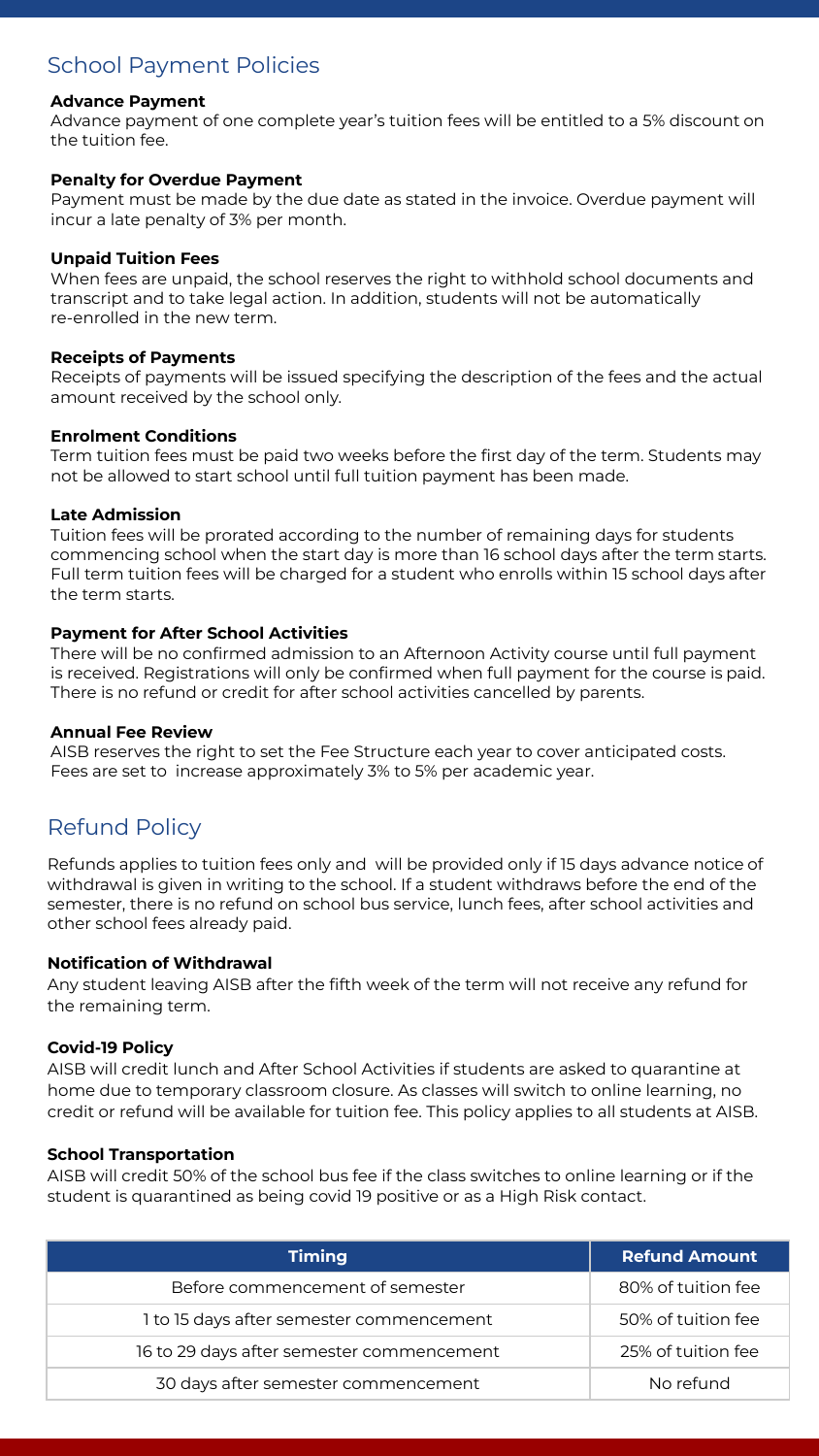# Contact Details

For further information about our school, fees and our enrolment process, please visit our website or contact us directly:

### **The Australian International School Bangkok - Soi 20 Campus**

162/2 Soi Sukhumvit 20 Klong Toey Bangkok 10110 Thailand

Phone 1: 02-260-4575 Phone 2: 02-663-5495 – 7 Mobile: 08-1422-4310 Fax: 02-258-1450

Email: admin@australianisb.ac.th Website: www.australianisb.ac.th



 $\bm{\Theta}$ 

PRICE LIST

# **SCHOOL UNIFORM**

# **SPORTS ATTIRE**

| Boys   |                |                |                |
|--------|----------------|----------------|----------------|
| Shirt  | <b>THB 400</b> | School Hat     | <b>THB 350</b> |
| Shorts | <b>THB 400</b> | Sports T-Shirt | <b>THB 400</b> |
|        |                | Sports Shorts  | <b>THB 400</b> |
| Girls  |                | Soccer T-shirt | <b>THB 450</b> |
| Dress  | <b>THB 600</b> | Chess T-shirt  | <b>THB 450</b> |
|        |                |                |                |

# **ACCESSORIES**

# **SWIMMING ATTIRE**

| Swimming Cap (Lycra)                             | <b>THB 250</b>            |
|--------------------------------------------------|---------------------------|
| <b>Boys</b><br>Swimming Shirt<br>Swimming Shorts | THB 650<br><b>THB 800</b> |
| Girls<br>Swimsuit (Size 10-13)                   | <b>THB 1.450</b>          |

Swimsuit (Size 14+)

| Swimming Bag | <b>THB300</b>  |
|--------------|----------------|
| Library Bag  | <b>THB 250</b> |
| Cardigan     | <b>THB 600</b> |

THB 1,450 THB 1,600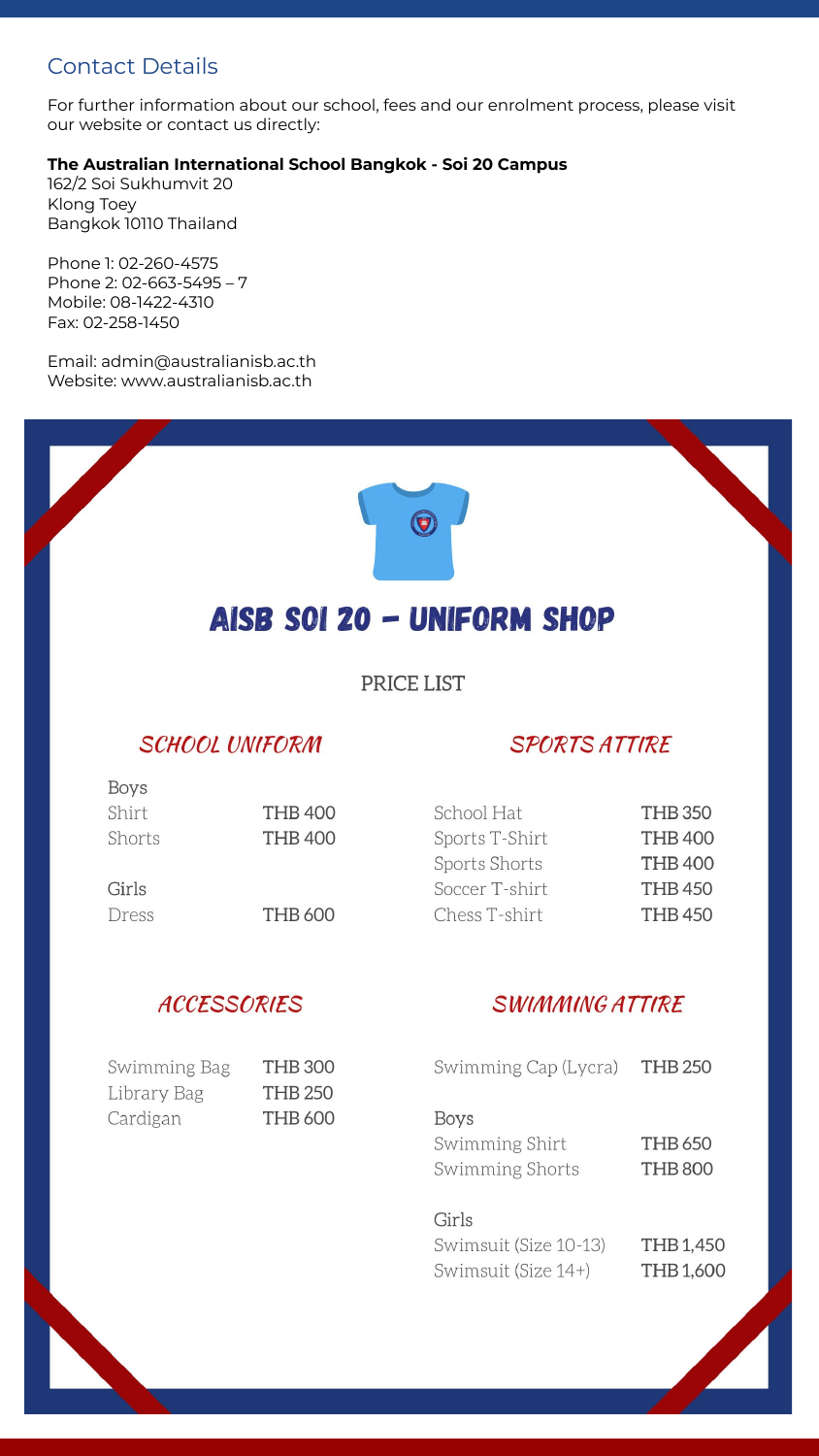

## **The Australian International School Bangkok Soi 31 Campus - School Fees**  Academic Year 2022/2023

All prices listed are in Thai Baht (THB)

# Tuition Fees

| <b>Tuition</b>    | Term 1<br>(THB) | Term <sub>2</sub><br>(THB) | Term <sub>3</sub><br>(THB) | <b>Annual (THB)</b><br>(5% discount on fees paid<br>for full academic year) |
|-------------------|-----------------|----------------------------|----------------------------|-----------------------------------------------------------------------------|
| Year 1            | 177,500         | 124,000                    | 85,500                     | 387,000                                                                     |
| Year 2            | 182,000         | 127,200                    | 87,800                     | 397,000                                                                     |
| Year 3            | 189,400         | 132,400                    | 91,200                     | 413,000                                                                     |
| Year 4            | 189,400         | 132,400                    | 91,200                     | 413,000                                                                     |
| Year 5            | 194,400         | 135,900                    | 93,700                     | 424,000                                                                     |
| Year <sub>6</sub> | 194,400         | 135,900                    | 93,700                     | 424,000                                                                     |
| Year 7            | 199,000         | 139,100                    | 95,900                     | 434,000                                                                     |
| Year 8            | 199,000         | 139,100                    | 95,900                     | 434,000                                                                     |
| Year 9            | 202,200         | 141,300                    | 97,500                     | 441,000                                                                     |
| Year 10           | 202,200         | 141,300                    | 97,500                     | 441,000                                                                     |
| Year 11           | 207,300         | 144,800                    | 99,900                     | 452,000                                                                     |
| Year 12           | 207,300         | 144,800                    | 99,900                     | 452,000                                                                     |

*Tuition fees must be paid one term in advance. Fees per term are determined by the number of days in the year. Foreign languages, specialist classes, school snacks and student insurance coverage are covered under tuition fees.*

| <b>Description of Fees and Charges</b>                                                                                                                                                                                                                                                                                             | <b>Pricing (THB)</b>                                                                             |
|------------------------------------------------------------------------------------------------------------------------------------------------------------------------------------------------------------------------------------------------------------------------------------------------------------------------------------|--------------------------------------------------------------------------------------------------|
| <b>Registration Fee</b><br>A one-time non-refundable fee that must be paid to secure the<br>student's placement at AISB.                                                                                                                                                                                                           | Year 1: 65,000<br>Year 2 - Year 12: 70,000                                                       |
| <b>Sibling Discount</b><br>Registration Fee: Discount of THB 10,000 for the second child<br>Tuition Fee: 10% discount for second/third child, 15% discount for<br>fourth child.                                                                                                                                                    | See sibling discount<br>description                                                              |
| <b>Education Resource Fee</b><br>This is a yearly fee to cover payment for online resources such as<br>MATIFICA, Raz Kids, Textbooks, Workbooks, IT Equipment and<br>Writing materials.                                                                                                                                            | Year 1: 11,000<br>Year 2 - Year 9: 15,000<br>Year 10-12: 25,000<br>(inclusive of IGCSE exam fee) |
| <b>Academic and English Language Assessment Fee</b><br>One-off assessment fee. Assessment is mandatory for non-English<br>speaking students and students enrolling from another school.                                                                                                                                            | 2,000                                                                                            |
| <b>After School Activities Program</b><br>After School Activities are run on Monday to Friday from 2:15pm to<br>3:00pm. Fees varies depending on the type of activities chosen.                                                                                                                                                    | Separate application<br>process                                                                  |
| <b>Additional Services</b><br><b>Learning Support:</b> Individual students may require additional<br>learning support sessions based on recommendation from<br>homeroom teachers.<br><b>Private Specialist Classes:</b> Private classes in performing arts and<br>music are available including Piano, Violin, Ukulele and Guitar. | Please contact the<br>office or admissions<br>manager for rates and<br>further information       |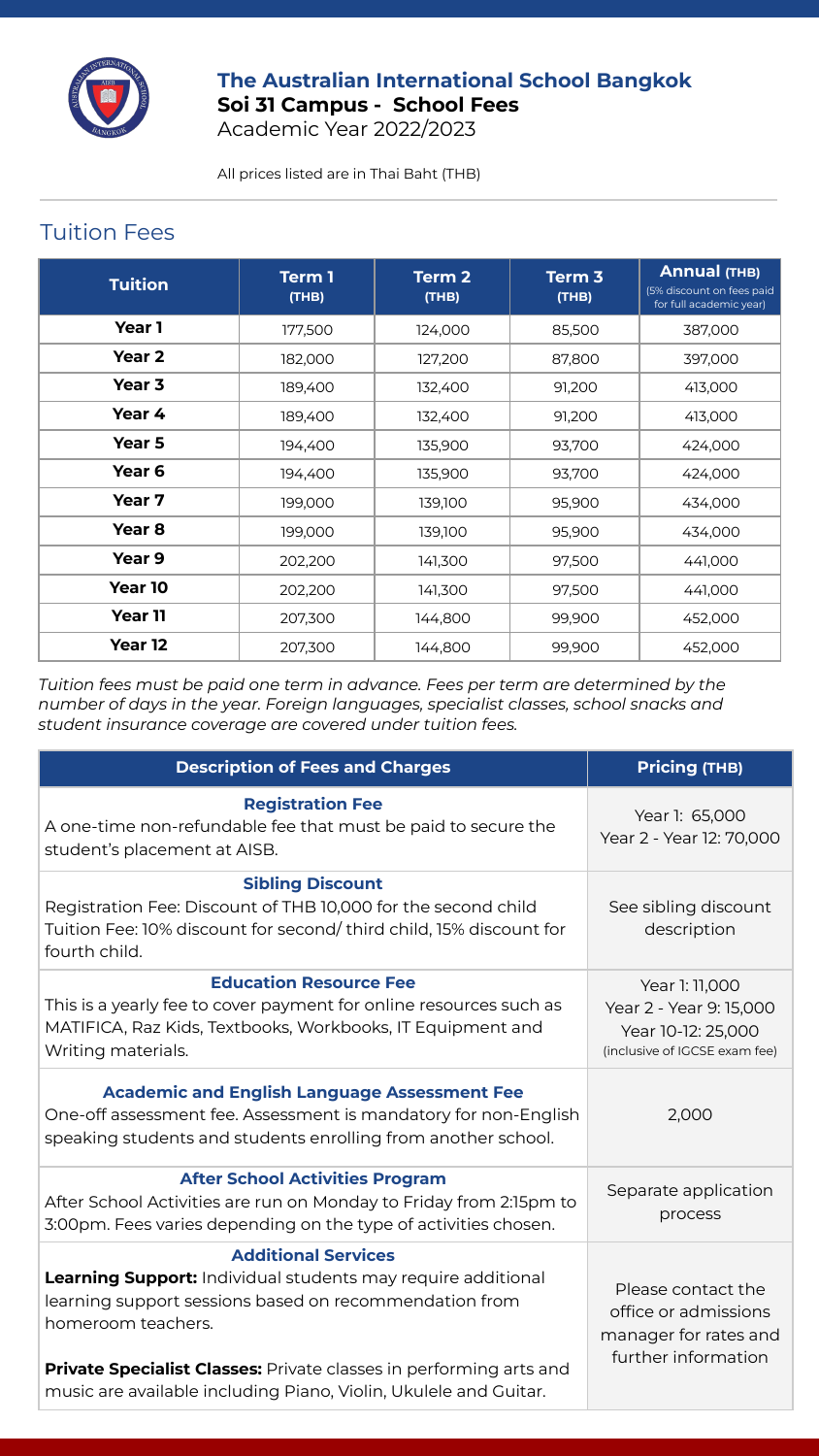# English as Additional Language (EAL)

EAL sessions are compulsory for students who do not meet the accepted level for English competency. EAL students will be assessed at the end of Term 1 and are not allowed to exit this program without the approval of the Head of School.

| <b>All Years</b> | $Term 1$ (THB) | Term 2 (THB) | Term $3$ (THB) | Annual (THB) |
|------------------|----------------|--------------|----------------|--------------|
| Reaular EAL      | 25.000         | 19.000       | 19.000         | 63.000       |
| Intensive EAL    | 35.000         | 30,000       | 30.000         | 95,000       |

## Meals

Students are provided with freshly made lunch on campus each day. Our nutritious menu consists of Western and Asian dishes, Vegetarian options, salad and seasonal fruits.

| <b>Meal Fees</b>              | Term 1 (THB) | Term 2 (THB) | Term 3 (THB) | Annual (THB) |
|-------------------------------|--------------|--------------|--------------|--------------|
| Meals cost THB 130<br>per day | 10.790       | 7.540        | 5.200        | 23.530       |

# Payment Methods (Cashless)

Payments can be made by bank transfer, credit card or cheque. By crossed cheque (Account Payee Only) or Cashier's Order made payable to **'Australian International School Bangkok'** with word "Bearer" crossed out.

## **Bank Transfer Details**

**Bank Name:** Krung Thai Bank **Bank A/C:** 061-6-02509-2 (current account) **Branch:** Srinakarin **Bank Address:** No 9 Srinakarin Rd, Huamark Bangkapi, BKK 10240 Thailand **Account Name:** Australian International School Bangkok **SWIFT Code:** KRTHTHBK

### **Important Note for Bank Transfers:**

Please note that with Bank Transfer, you must ensure that your payment covers all bank charges. Once payment is made by bank transfer, parents must send a scanned copy of the pay in slip (bank transfer slip) with the student's name written clearly on the front of the pay in slip to **accountant31@australianisb.ac.th** or fax to: 02-662-2837.

### **Additional Charges:**

For payment by local credit card, there is an additional charge of 2% (and for overseas credit card 3.5% (covered by parents). All bank charges or bank administration fees are covered by parents.

# Key Dates

|        | <b>Duration</b>                  | <b>Invoice Date</b> | <b>Due Date</b>    |
|--------|----------------------------------|---------------------|--------------------|
| Term 1 | 15th August – 16th December 2022 | 10th June 2022      | 22nd July 2022     |
| Term 2 | 10th January - 5th April 2023    | 21st October 2022   | 16th December 2022 |
| Term 3 | 19th April – 16th June 2023      | 17th February 2023  | 24th March 2023    |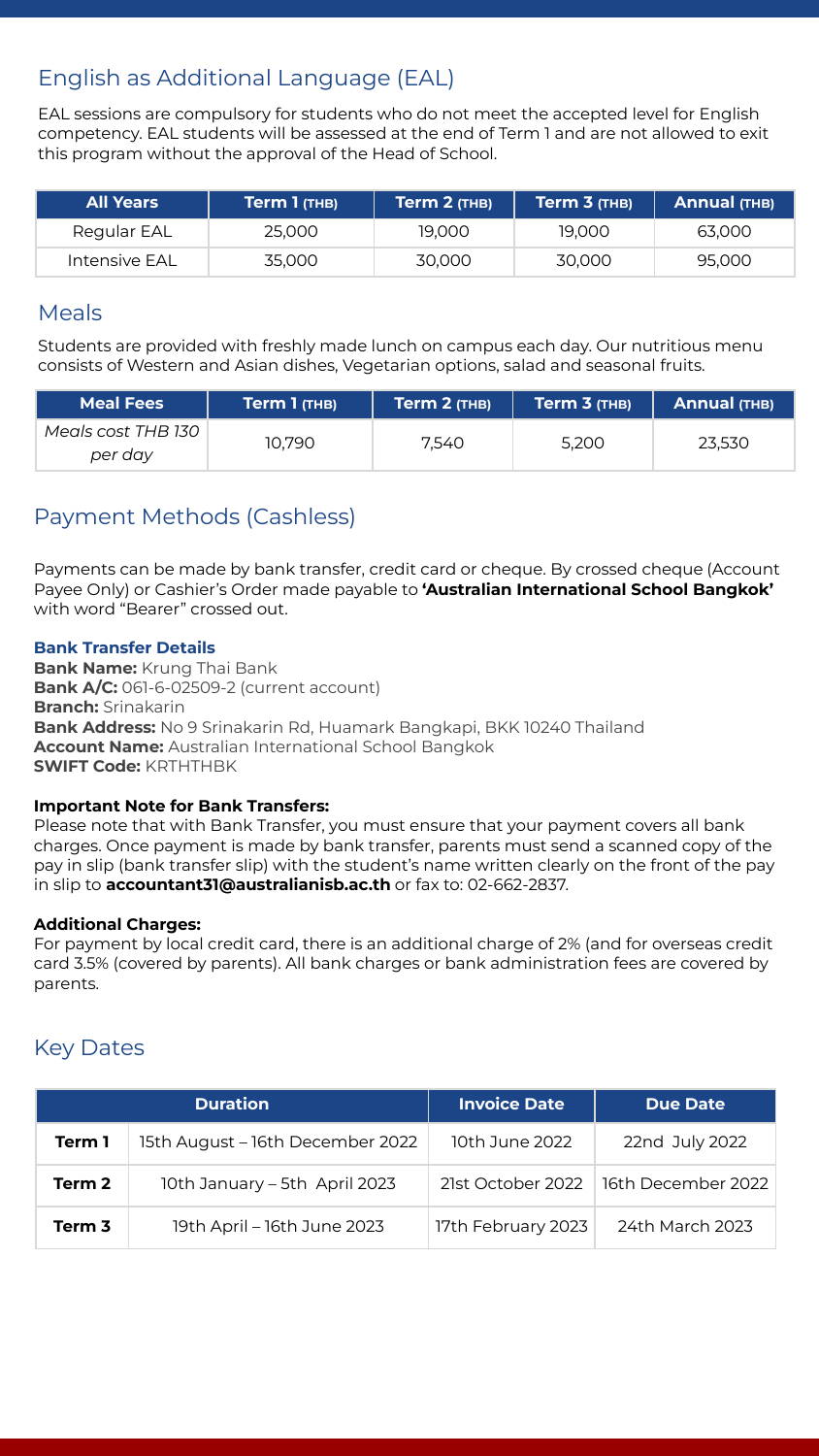# School Payment Policies

### **Advance Payment**

Advance payment of one complete year's tuition fees will be entitled to a 5% discount on the tuition fee.

### **Penalty for Overdue Payment**

Payment must be made by the due date as stated in the invoice. Overdue payment will incur a late penalty of 3% per month.

### **Unpaid Tuition Fees**

When fees are unpaid, the school reserves the right to withhold school documents and transcript and to take legal action. In addition, students will not be automatically re-enrolled in the new term.

### **Receipts of Payments**

Receipts of payments will be issued specifying the description of the fees and the actual amount received by the school only.

### **Enrolment Conditions**

Term tuition fees must be paid two weeks before the first day of the term. Students may not be allowed to start school until full tuition payment has been made.

### **Late Admission**

Tuition fees will be prorated according to the number of remaining days for students. commencing school when the start day is more than 16 school days after the term starts Full term tuition fees will be charged for a student who enrolls within 15 school days after the term starts.

### **Payment for After School Activities**

There will be no confirmed admission to an Afternoon Activity course until full payment is received. Registrations will only be confirmed when full payment for the course is paid. There is no refund or credit for after school activities cancelled by parents.

### **Annual Fee Review**

AISB reserves the right to set the Fee Structure each year to cover anticipated costs. Fees are set to increase approximately 3% to 5% per academic year.

# Refund Policy

Refunds applies to tuition fees only and will be provided only if 15 days advance notice of withdrawal is given in writing to the school. If a student withdraws before the end of the semester, there is no refund on school bus services, lunch fees, after school activities and other school fees already paid.

### **Notification of Withdrawal**

Any student leaving AISB after the fifth week of the term will not receive any refund for the remaining term

### **Covid-19 Policy**

AISB will credit lunch and After School Activities if students are asked to quarantine at home due to temporary classroom closure. As classes will switch to online learning, no credit or refund will be available for tuition fee. This policy applies to all students at AISB.

### **School Transportation**

AISB will credit 50% of the school bus fee if the class switches to online learning or if the student is quarantined as being covid 19 positive or as a High Risk contact.

| <b>Timing</b>                             | <b>Refund Amount</b> |
|-------------------------------------------|----------------------|
| Before commencement of semester           | 80% of tuition fee   |
| 1 to 15 days after semester commencement  | 50% of tuition fee   |
| 16 to 29 days after semester commencement | 25% of tuition fee   |
| 30 days after semester commencement       | No refund            |